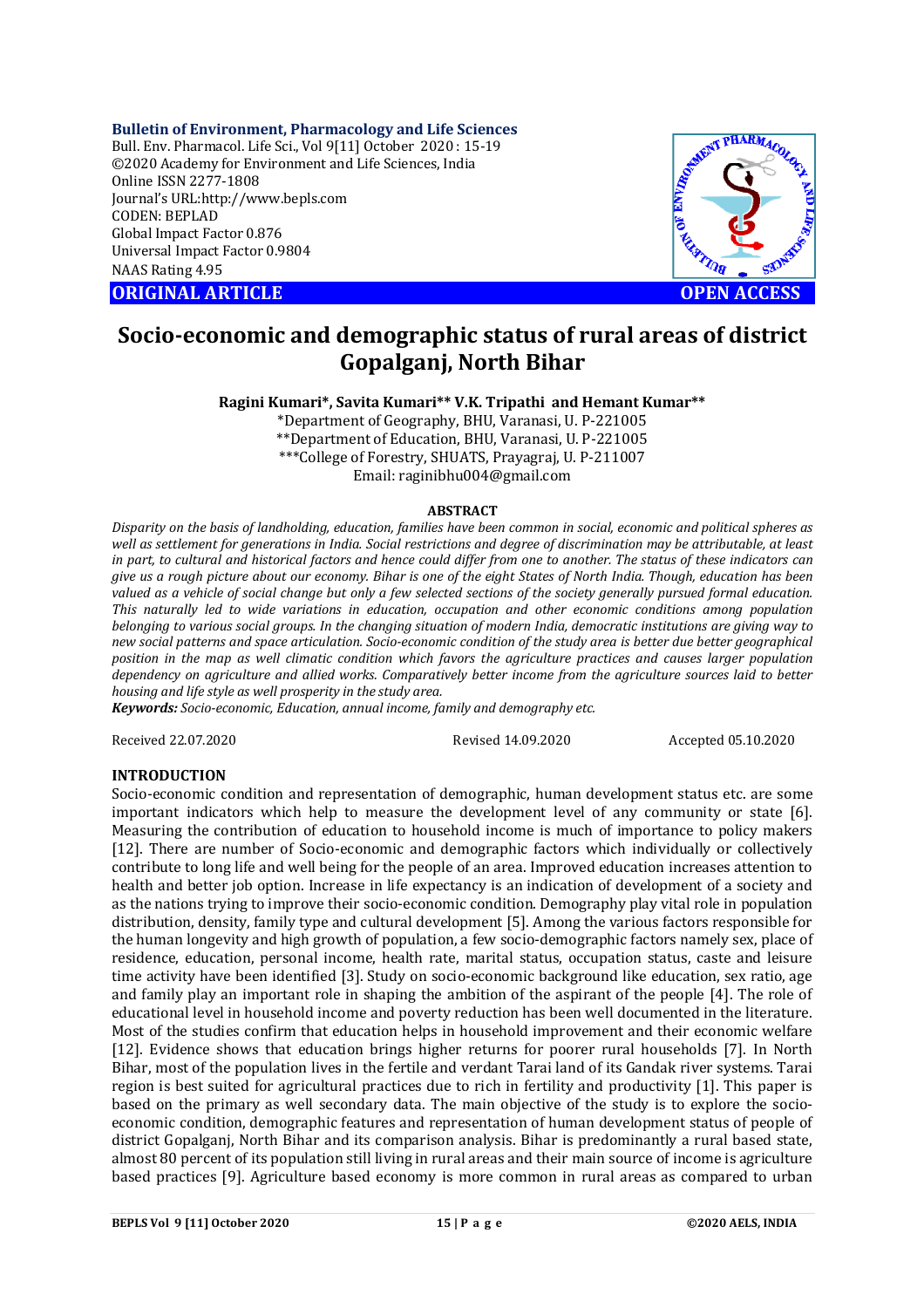[11]. The socio-economic position among the people in rural areas is very pathetic compare to urban area [2]. Dependencies of people for income generation rely upon many sectors and it varies with resources available in the area [8]. Rural poverty is very high that of urban poverty. The population growth in Bihar also implied that there has hardly been any reduction in the absolute number of the poor over the coming years.

# **MATERIAL AND METHODS**

## **Study site**

The village Khalgaon a typical village in sub tropical region known as Tarai land of Gopalganj district of Bihar and inhabited by heterogeneous castes/communities professing mainly backward class is selected for the present socioeconomic survey. Geographically, it is located at  $26^{\circ}$  56' to  $26^{\circ}$  53' North latitude and 84013' to 84015'East longitude with 71m MSL (fig.1). The research area has a sub-tropical climate with extremes of summer and winter. During the summer season, the temperature reaches 46 °C to 48 °C, while during winter season, especially in the month of Nov. and Jan. temperature drops down to as low as 1-2 0C. During winter, frost and during summer, hot scorching wind are common features. The average rainfall in this area is around 1021mm, during the monsoon i.e. June to Sept, with a few occasional light showers and drizzles are seen in the winter also. It is the remotely located village of the region, situated 40 KM west of District head quarter along Uttar Pradesh boarder, connecting through village road from Gopalganj-Gorakhpur national highway.

## **Methodology**

The present study was conducted to find out the socio-economic and demographic characteristics of Khalgaon village of district Gopalganj, North Bihar during 2016. A total 410 respondents from 80 families were randomly selected for the study. The respondent's data were post-stratified to compare across the education, occupation and other economic conditions, land holding size classes etc. The present work involves the use of various natures of data and maps collected from different sources from both published and unpublished categories. Secondary information is gathered from census of India, literatures, historical records, etc. The primary data has been generated through a census household survey in the village. The data has been collected using well structured questionnaires. The data relating to the socioeconomic structure has been recorded at the household level on the basis of their availability and consent. Historical in formations are analyzed and synthesized.



**Fig.1 Map of the study area**

# **RESULTS AND DISCUSSION**

The data presented in Table 1 show that literacy of the village is 80 percent. The cooperatively higher(22%) population have only primary education followed by high school (16%) and middle school (15%) while minimum population (4%) are post graduate. The lack of higher education among the population is due to unavailability of college and University nearby the study area as well lack of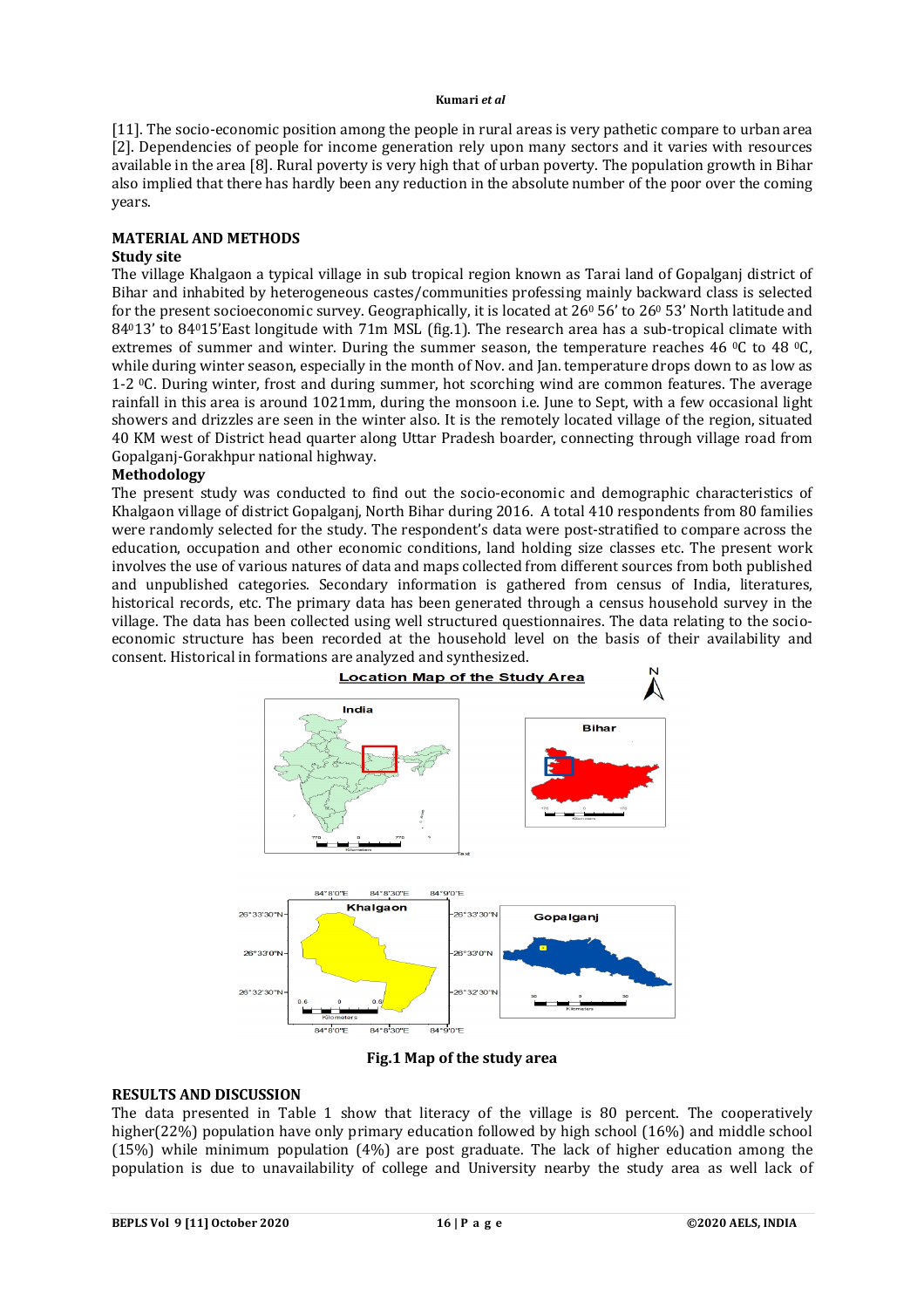awareness among the mass of population. Comparatively lower rate of higher education affected the minimum share in Govt. jobs in the area.



**Table: 1 Education level and their percentage in the study area**

Data given in Table 2 shows that majority (68.75%) of the respondents belongs to joint family followed by single type (26.25%) while minimum (5%) respondent belongs to some other types. This is good indicator of collaborative working and family prosperity. Joint family play vital role in development of cultural and moral value in life in family members.



**Table: 2 Types of families and their percentage in the study area**

Perusal of data given in Table 3 shows that majority (66.25%) of the respondents were having cemented followed by mixed type (16.25%) while minimum (3.75%) respondent have kaccha house. This shows that life style is comparatively better in the area with respect to national average. It's one of the indicators of prosperity of the area due to their higher income from different sources. **Table: 3 Types of house and their percentage in the study area**

| Tublet of Types of house and their percentage in the state, area |                 |                   |                                                                        |  |  |  |
|------------------------------------------------------------------|-----------------|-------------------|------------------------------------------------------------------------|--|--|--|
| <b>Types of</b><br>house                                         | No. of<br>house | Percentage<br>(%) | $\blacksquare$ No. of house<br>120<br>100<br><b>Percentage</b> $(\% )$ |  |  |  |
| Cemented                                                         | 53              | 66.25             | 80<br>60                                                               |  |  |  |
| Semi-<br>cemented                                                | 11              | 13.75             | 40<br>20                                                               |  |  |  |
| Kachha                                                           | 3               | 3.75              | Cenemical factors were deep                                            |  |  |  |
| Mixed                                                            | 13              | 16.25             |                                                                        |  |  |  |
| Total                                                            | 80              | 100               | <b>Types of house</b>                                                  |  |  |  |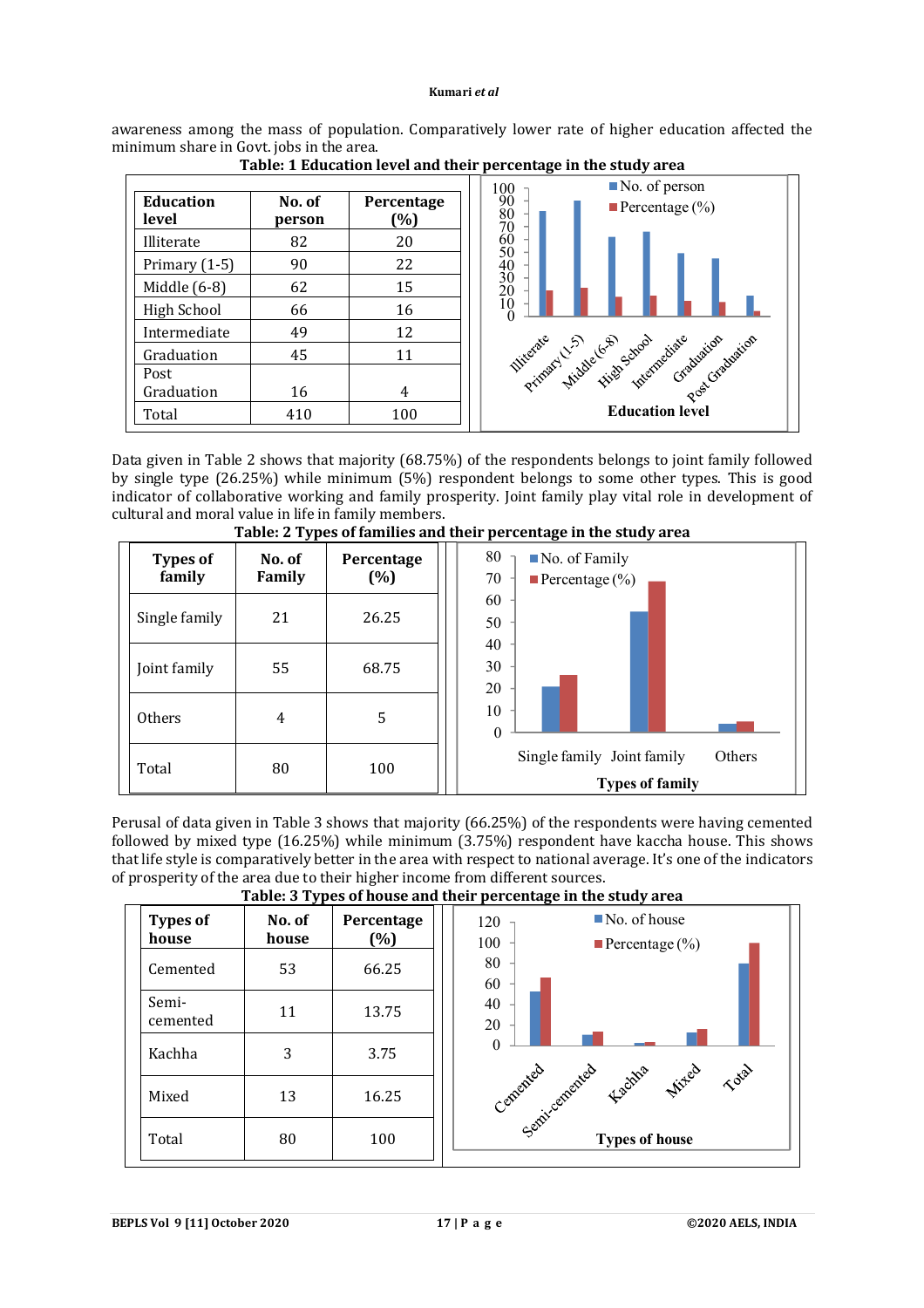Data presented in table 4 shows that land use and land cover of the study area is in good proportionate. Since study area is belongs in Tarai region having good enough fertility to support vegetation hence mainly utilized under agricultural purpose. Cooperatively large proportion (77.04%) lands of the study area are engaged in agricultural purpose followed by road purpose while minimum area (0.75%) is fallow. Result shows that area has minimum waste land and fallow land. It also indicated that main occupation of the area is agriculture and provide source of dependency.



**Table: 4 Types of land use and their percentage in the study area**

The data presented in Table 5 show that study area is agriculture dominated hence dependency of people on agriculture is higher. This study also shows that, on average, 62% of the total income came from crop production while less than 40% came from non agricultural activities. Agriculture practices are the main source of income of the area which provides employment to more than half of the population (51.25%). A large proportion of the population (9%) is Agricultural laborers and about same number (9%) population are in govt. jobs. Very less numbers of population are engaged in business and other works. Results also reflect that there is less source of fixed income in the area due to minimum govt. employee.



# **Table: 5 Source of income and their percentage in the study area**

Perusal of data given in table 6 shows that majority (41.25%) of the respondents have annual income more than Rs 75000 followed by range of 15000-45000 (21.25%) while minimum (12.5%) respondent have annual income less than 15000. Annual income of the study area is comparatively less than the nation level. This shows that life style and livelihood is average in the area. Average annual income from different sources is one of the indicators of prosperity of the any area.